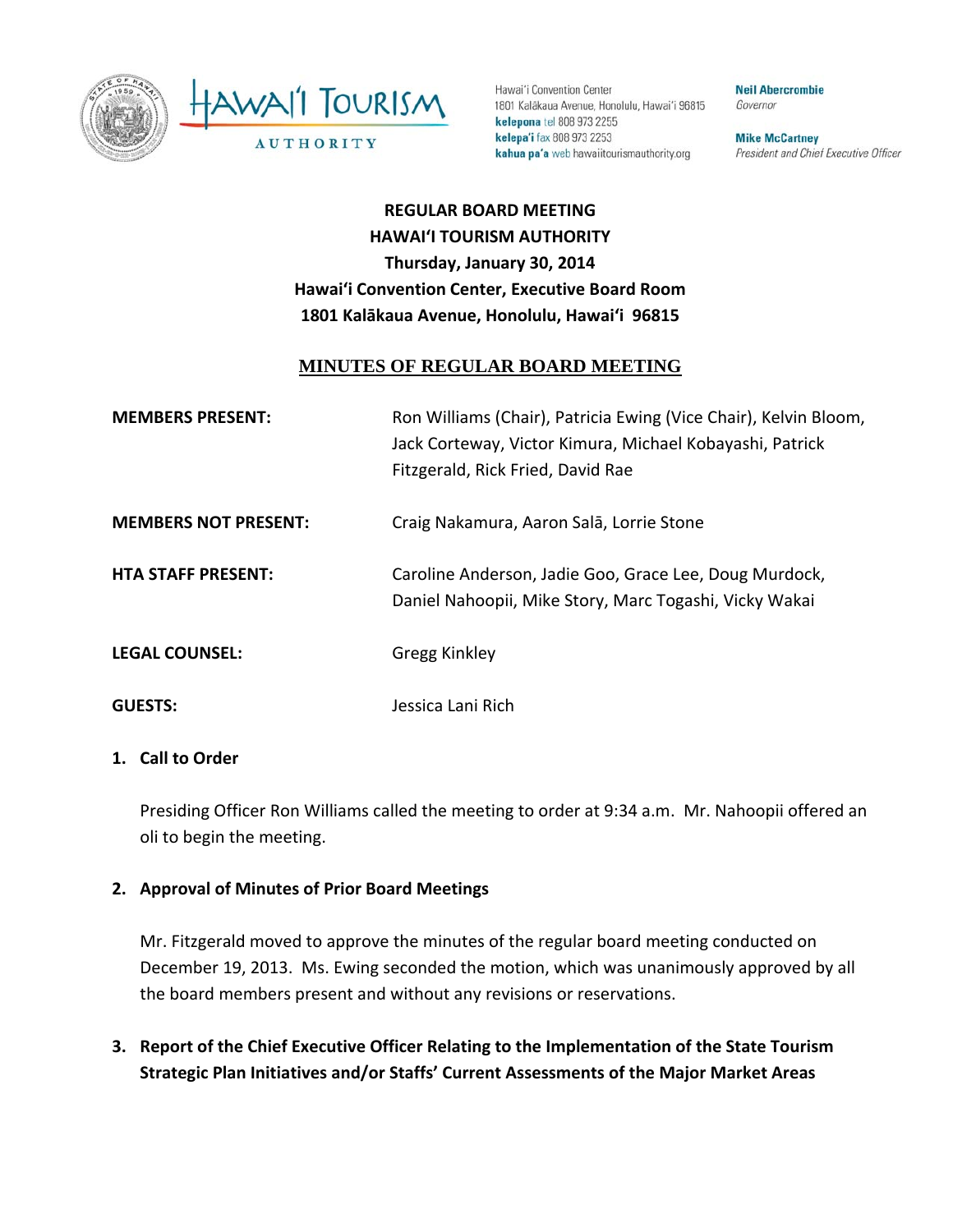In the absence of Mr. Mike McCartney, Mr. Murdock presented the CEO Report as of January 30, 2014 that was included in a file folder previously distributed to the board members and containing documents related to various items on the agenda for the board meeting. He also referred to a copy of the HTA's 2013 Annual Report to the Hawai'i Legislature that was distributed to the Directors at the meeting.

Mr. Murdock introduced Ms. Jessica Lani Rich, President & Executive Director of the Visitor Aloha Society of Hawaii ("VASH"), who proceeded to provide a background of VASH and to summarize what VASH does for visitors. Initially, Ms. Rich expressed her appreciation for the significant funding provided to VASH by HTA. She presented a PowerPoint presentation, including two video news clips of visitors who were helped by VASH after being a victim of crime and injured during their Hawaii vacation. Ms. Rich stated that VASH's motto is "Service Above Self" and that its mission is to share aloha and help create a positive experience in Hawaii. VASH operates on a 24‐hour basis. On average, VASH has assisted 1,700 to 2,600 visitors each year on Oahu and that approximately 2,664 visitors were assisted in 2012. In order to be qualified for services offered by VASH, a visitor must have a round trip ticket and a stay of less than 60 days.

Ms. Rich reported that the common incidents for which VASH would provide assistance were thefts on the beach, car break‐ins, Craig list condo rental fraud, robberies, and medical emergencies. VASH would get involved through referrals from police, hospitals and hotel security. VASH would provide visitor assistance by offering counseling, prepaid calling cards, meals, clothing, store gift cards, ground transportation, and hotel rooms. VASH would also visit visitors at hospitals, especially cruise ship passengers. Ms. Rich noted that VASH does not pay medical bills. She concluded her presentation by sharing the experiences of Ashley Streich and Jean Pelchat, who were both grateful for the assistance provided by VASH. In a letter received by Ms. Rich, Ms. Pelchat stated that the "empathy, courtesy, efficiency and speed" provided by VASH "were qualities that we will never forget."

Mr. Fried acknowledged the assistance provided by VASH during a Jet Ski accident that turned around a bad experience into a good one. He noted it was "incredible" that VASH works 24 hours.

Mr. Murdock requested Mr. Togashi to provide an update on Transient Accommodations Tax ("TAT") collections. Mr. Togashi provided a PowerPoint presentation that included a chart showing the growth of TAT collections from \$230 million in FY 2008 to a projected \$372 million in FY 2014. The growth was due primarily to an increase in the tax rate. Mr. Togashi also presented a pie chart reflecting how TAT collections were allocated. He noted that \$23 million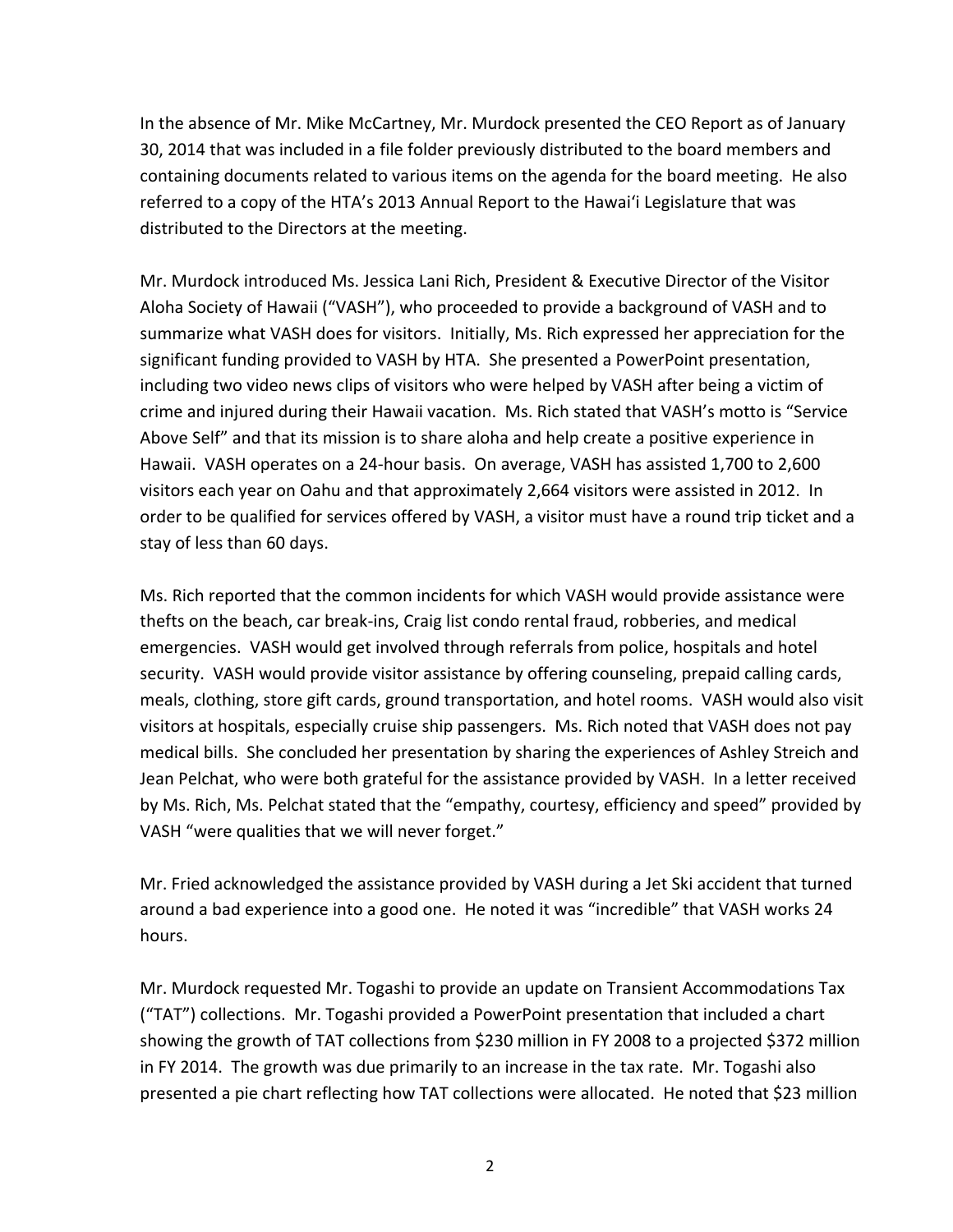of TAT collections allocated to HTA were used to pay back the bond debt service related to the construction of the Hawaii Convention Center.

Mr. Rae expressed his appreciation for the use of a "pie chart" that allows him to visually see very quickly how TAT collections were being allocated. He expressed a desire to similarly see how HTA budgeted funds were allocated by using a pie chart. Mr. Rae also requested clarification of the bond debt service for the convention center. Mr. Williams responded by offering to provide his "general understanding" by stating that originally a bond was used to finance the construction of the convention center and this original bond was subsequently incorporated into a larger state bond. HTA is now paying a portion of the larger state bond. It appears that HTA's current payment is about equal to if not slightly over what it was initially paying. Mr. Togashi noted that the current larger state bond would mature in 2027.

In response to a question asked by Mr. Kimura regarding the amount HTA still needed to pay until 2027, Mr. Togashi stated HTA has paid approximately \$400 million to date and approximately \$370 million more to pay. Mr. Corteway stated it "would have been better to have just kept paying on the original bond." Mr. Fried noted that if HTA did not have to pay the bond debt service, HTA would have more money to work with. He added that it would be nice to have a presentation about how to refinance the bond.

Mr. Murdock reported on the various legislative measures HTA is monitoring during the 2014 legislative session. He discussed the purpose of the following senate bills: SB 2426 (marketing plan to be a single, comprehensive document), SB 2430 (allocation of \$3 million of TAT revenues to the DLNR Special Land and Development Fund), SB 2431 (repeal of the sunset date to allow an exemption for HTA from Budget & Finance supervision of HTA accounts), SB 2432 (HTA housekeeping amendments that will develop a brand management plan, allow HTA to withhold competitive sensitive information, require HTA to report in its annual report an evaluation of programs funded and recommendations), SB 2968 (income tax credit for hotel construction and renovation), and HB 332 (providing grant‐making authority to HTA).

Mr. Murdock continued his presentation by discussing the "State Audit Report 13‐9 Tracking" report ("Tracking Report") that reflects HTA's actions to address the findings and recommendations of the Legislative Auditor's report. An electronic version of the Tracking Report can be viewed on‐line through the HTA board website. He referred to a hard copy of the Tracking Report that was previously distributed to the board members and discussed the status of "standards" and actions that were due to be completed in January and February 2014.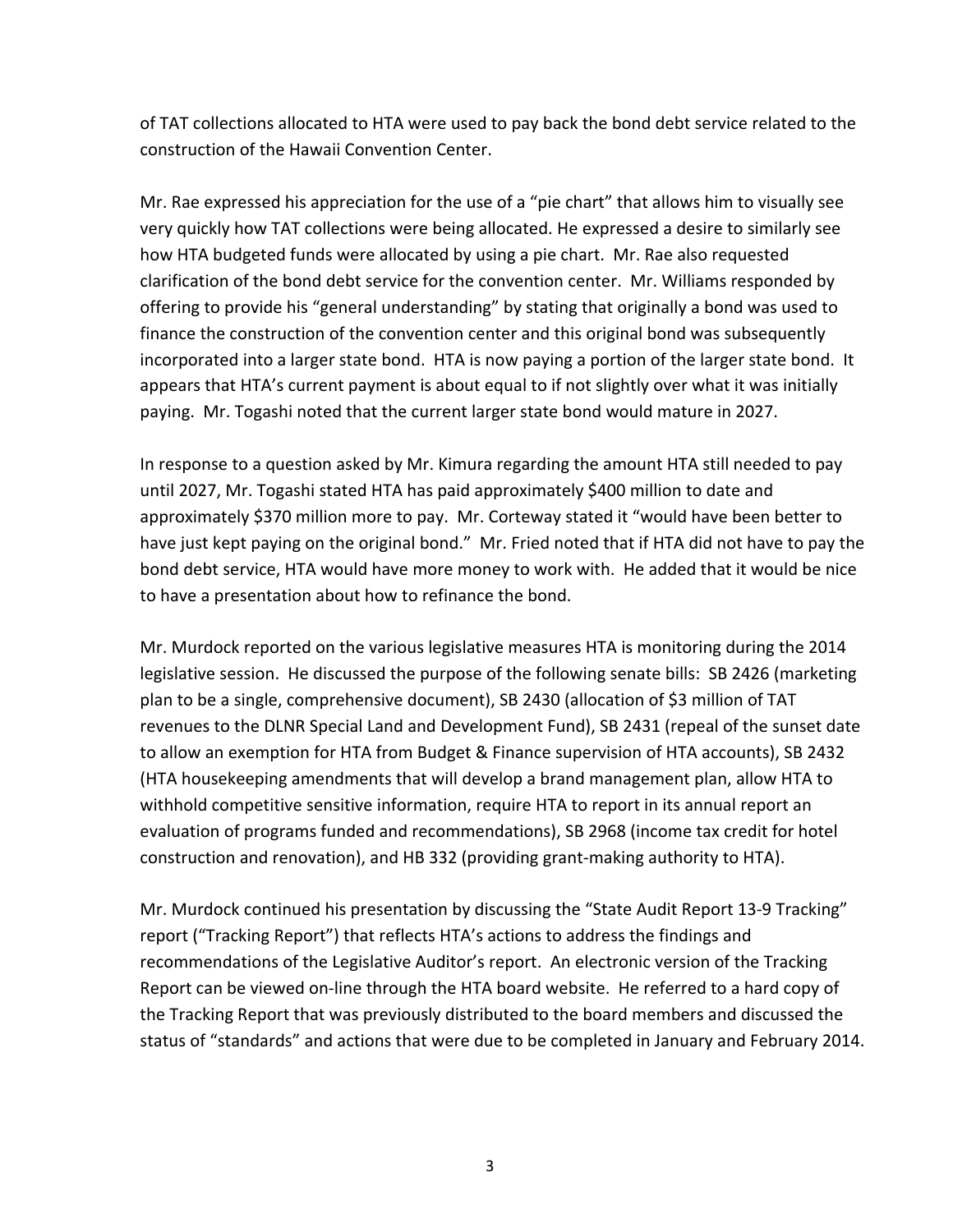Mr. Murdock also referred to a HTA Procurement Planning Worksheet, dated January 2014, that was electronically posted on HTA's internal website. A hard copy was distributed to board members for their review and discussion. Mr. Murdock discussed the following web pages that are part of the Procurement Planning Worksheet and requiring staff input on each web page: a Title page requiring a Statement of Need and Scope of work; a budget and commitment amount; a statement of the method of solicitation and proposal requirements; any market research; the history of scope of work; any justification for sole source contracts; the contract features or specifications; process for performance evaluation (in response to the Auditor's recommendations); the contract deliverables; and, any business clearance. He also noted that the website would include a "workflow" process, which records each work element being completed by the responsible staff employee and an email being sent to the next responsible staff employee to complete the next work element.

In response to an inquiry from Mr. Kimura regarding the conduct of a "productivity review" for HTA personnel, Mr. Murdock stated that HTA is in the process of conducting personnel evaluations using the state's annual review evaluation form that includes a discussion of an employee's efficiency and effectiveness.

#### **4. Review of Recent and Upcoming Permitted Interactions**

There was no report of any meetings by two or more board members.

The meeting was recessed at 10:30 a.m. The meeting was reconvened at 10:37 a.m.

## **5. Presentations and Discussion on Visitor Statistics**

Mr. Nahoopii had previously distributed for discussion the "Current Visitor Data" for November 2013 and December 2013. He proceeded with a discussion of the visitor data for December 2013 by presenting a PowerPoint presentation.

He began his presentation with an Overview of the December 2013 visitor data by stating the following for 2013 year-to-date: visitors contributing \$39.8 million per day to Hawai'i's economy, which was an increase from \$38.9 million per day in 2012; expenditures were 2% higher at \$14.5 billion, which was a new record; arrivals was up 2.6% to new record of 8,235,510 visitors; and, visitor days was up 1.2% with 206,564 visitors per day. In regards to the visitor data for the month of December 2013, he provided the following overview: visitor expenditures was down 6.3% to \$1.3 billion; arrivals was down 1.9% to 722,423 visitors; daily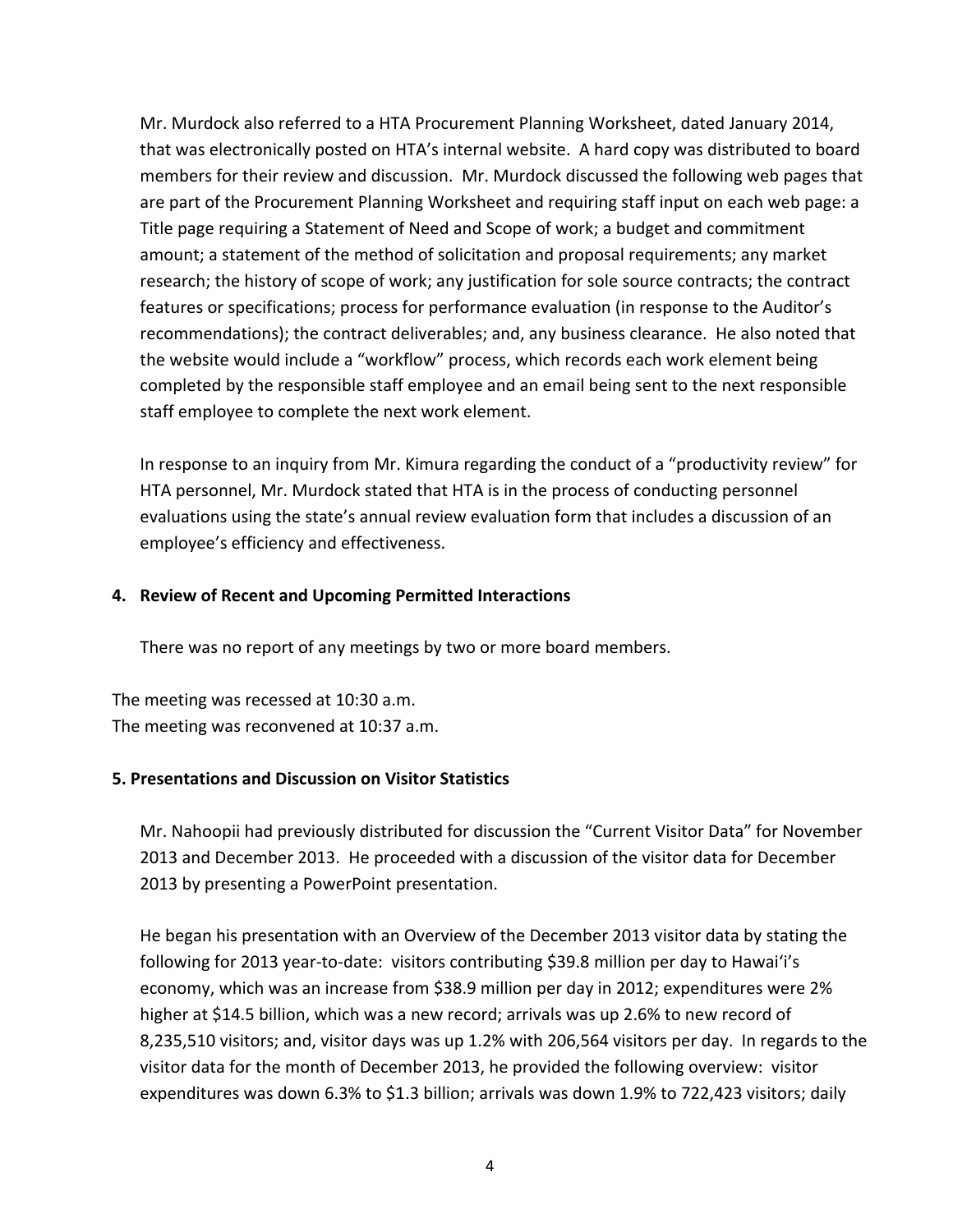spending was down 3% at \$189 per person; and, occupancy rate was down 2.9% at 71%. He concluded that "we were more busy this year than last year, but more busy earlier in the year than in the later part of the year," especially during the last four months. It appears that the downward trend for visitor arrivals and expenditures may have started in July 2013. As a result, airlines flying from the U.S. West and U.S. East have reduced air seat capacity.

Mr. Nahoopii continued his PowerPoint presentation by displaying various charts that offered the following conclusions on the key performance indicators (arrivals, visitor spending, visitor days, daily spend, and airlift) ("KPI") for December 2013 year‐to‐date: the KPIs showed growth year‐over‐year but was lower than the targets established by HTA, and that the drop in visitor spending may be "due to exchange rate and cost of fuel"; and, in regards to the island distribution for arrivals and visitor days, all islands except O'ahu were below target and may be due primarily because of the growth from international market visitors, whose stay for shorter periods and primarily on O'ahu.

He continued his presentation by displaying charts of the average daily census on Kaua'i, Maui and O'ahu and offered the following conclusions: Kaua'i's peak daily census in 2013 was better than its previous highest peak in 2007; although Maui's peak daily census in 2013 was barely over its previous highest peak in 2007, its "winter peak is doing well"; and, that although O'ahu's peak daily census in 2013 started strong, it "slowed down from September" with the summer peak "flip flopped" when 2012 was better than 2013. In response to an inquiry from Mr. Kimura whether the average daily census "matched" air access, Mr. Nahoopii concurred that there was a "match." In response to an inquiry from Mr. Fried, Mr. Nahoopii responded that the drop in census was "not yet" caused by the various hotel renovations. Mr. Nahoopii summarized his discussion of average daily census by displaying a chart of Total Average Daily Census for 2013 and noted that "visitors per day decreased 4% in December 2013" and that we "still have distinctive shoulder periods."

In regards to total air seats, Mr. Nahoopii stated that total air seats in 2013 were up 5.4% and that air seats in 2014 are forecasted to be up 1.8%. He added that the "2014 forecast would follow the same trend as 2013." Mr. Bloom observed that domestic air seats were up in the beginning of the year and less at the end of the year. Mr. Nahoopii added that growth will come from the international market and the growth in domestic air seats will be "flat."

In regards to visitor arrivals in 2013, Mr. Nahoopii stated that "arrivals started to decline in September" and noted there was a 1.9% decline in December. In regards to total monthly visitor expenditures in 2013, Mr. Nahoopii stated that "visitor expenditures start out strong in the first half of the year but weak in the second half" and below the monthly targets.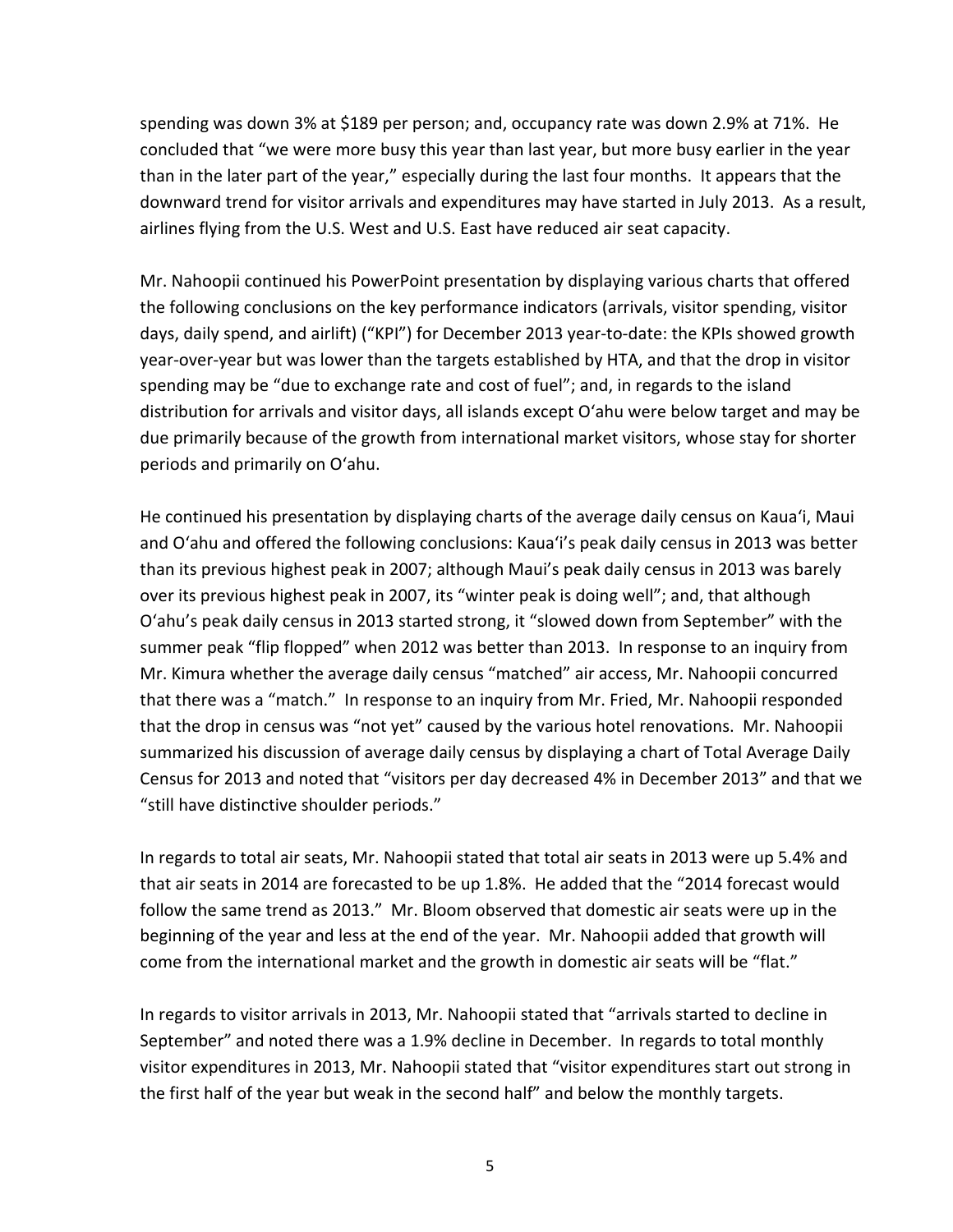Mr. Nahoopii continued his presentation with a discussion of year-to-date total personal daily spending by noting that the highest growth in spending was for lodging (+10%) and transportation (+4.2%) while shopping severely declined (‐20.4%) in all markets and not just in Japan. He noted the following observations for spending in the various markets: attraction spending dropped in the U.S. West market; spending dropped across the board in the U.S. East market; and, spending for accommodations dropped in the Japan market due primarily to the exchange rate. He noted that recreation spending was up for all markets, especially at the beginning of the year.

In response to an inquiry from Mr. Fried whether the drop in spending for shopping was due to rising lodging cost, Mr. Nahoopii stated that the shorter length of stay by visitors have contributed to a reduction in total visitor expenditures. He added that the "length of stay is a good indicator for visitor expenditure," and that if "length drop" it could be a reflection of the total cost of the visit.

In regards to hotel occupancy, Mr. Nahoopii stated that in 2013 "statewide occupancy was down for the past seven months" and to expect "December to also be negative." Only Kaua'i will end the year with a positive occupancy rate. He expects statewide occupancy to be approximately 76% in 2013. Mr. Nahoopii presented a chart of average daily hotel room rates from January 2011 to December 2013 and noted that the room rates in December 2013 was a "record high." He further stated that "all classes of hotel type increased hotel rates" and that the occupancy rate in the "mid scale and economy" hotels dropped. He added that this may "reflect why the length of stay is shorter." In response to an inquiry from Mr. Corteway whether the rising cost of airfare impacted occupancy, Mr. Nahoopii presented a chart entitled "Cost of a Hawai'i Vacation" that compared the growth in the cost of a Hawai'i vacation versus personal income. He concluded that the "raising travel costs of a Hawai'i vacation have outpaced growth in U.S. personal income for the past two years."

Mr. Nahoopii concluded his presentation with a discussion of visitor arrivals in 2013 from each major market and noted the following: that the U.S. markets were only slightly ahead of 2012; that Canada and Japan had better growth; and, that the developing markets ended 2013 with strong growth. He expressed the belief that with more direct service from China, there would be more travel to Hawai'i and about 85% would be "first timers." Similarly, with new air service from Oceania, about 56% would be "first timers."

Mr. Fitzgerald inquired if staff would be able to assist in presenting further discussion on whether the trend in arrivals from U.S. East and West that reflected a drop in the last half of